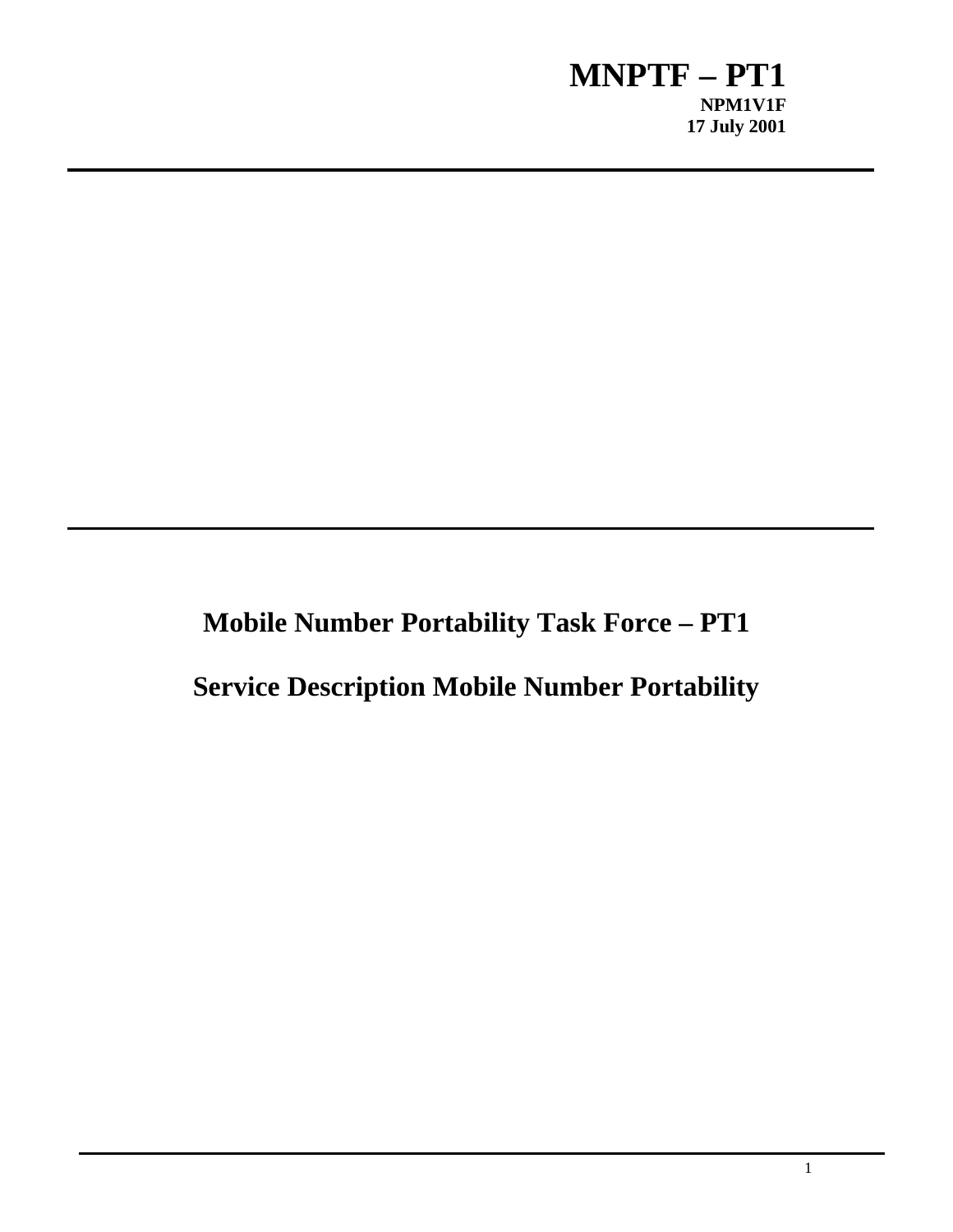| <b>AMENDMENT HISTORY</b> |         |                                                         |  |  |
|--------------------------|---------|---------------------------------------------------------|--|--|
| <b>Date</b>              | Version | <b>Comments</b>                                         |  |  |
| 14/02/2001               | 0.1     | First draft                                             |  |  |
| 15/02/2001               | 0.2     | Input Ivana Manevic                                     |  |  |
| 16/02/2001               | 0.3     | Further input engineering                               |  |  |
| 13/03/2001               | 0.4     | <b>Adaptation Proximus</b>                              |  |  |
| 14/03/2001               | 0.5     | Adaptation Orange (including remarks Dolphin)           |  |  |
| 26/03/2001               | 0.6     | Adaptation by editor after meeting 15/03                |  |  |
| 29/03/2001               | 0.7     | Adaptation by editor after meeting 28/03                |  |  |
| 12/04/2001               | 0.8     | Adaptation by editor after meeting 12/04                |  |  |
| 25/04/2001               | 0.9     | Adaptation by editor after meeting 25/04                |  |  |
| 03/05/2001               | 1.0     | Adaptation by Orange (clean up)                         |  |  |
| 09/05/2001               | 1.1     | Adaptation by Proximus (prepare with comments for final |  |  |
|                          |         | reading May $16th$ )                                    |  |  |
| 16/05/2001               | 1.2     | Adaptation by Proximus after mting May 16th             |  |  |
| 31/05/2001               | 1.3.    | Adaptation by Proximus after mting May 31th             |  |  |
| 24/07/2001               | 2.0     | Final adjustment after SteerCo July 2001                |  |  |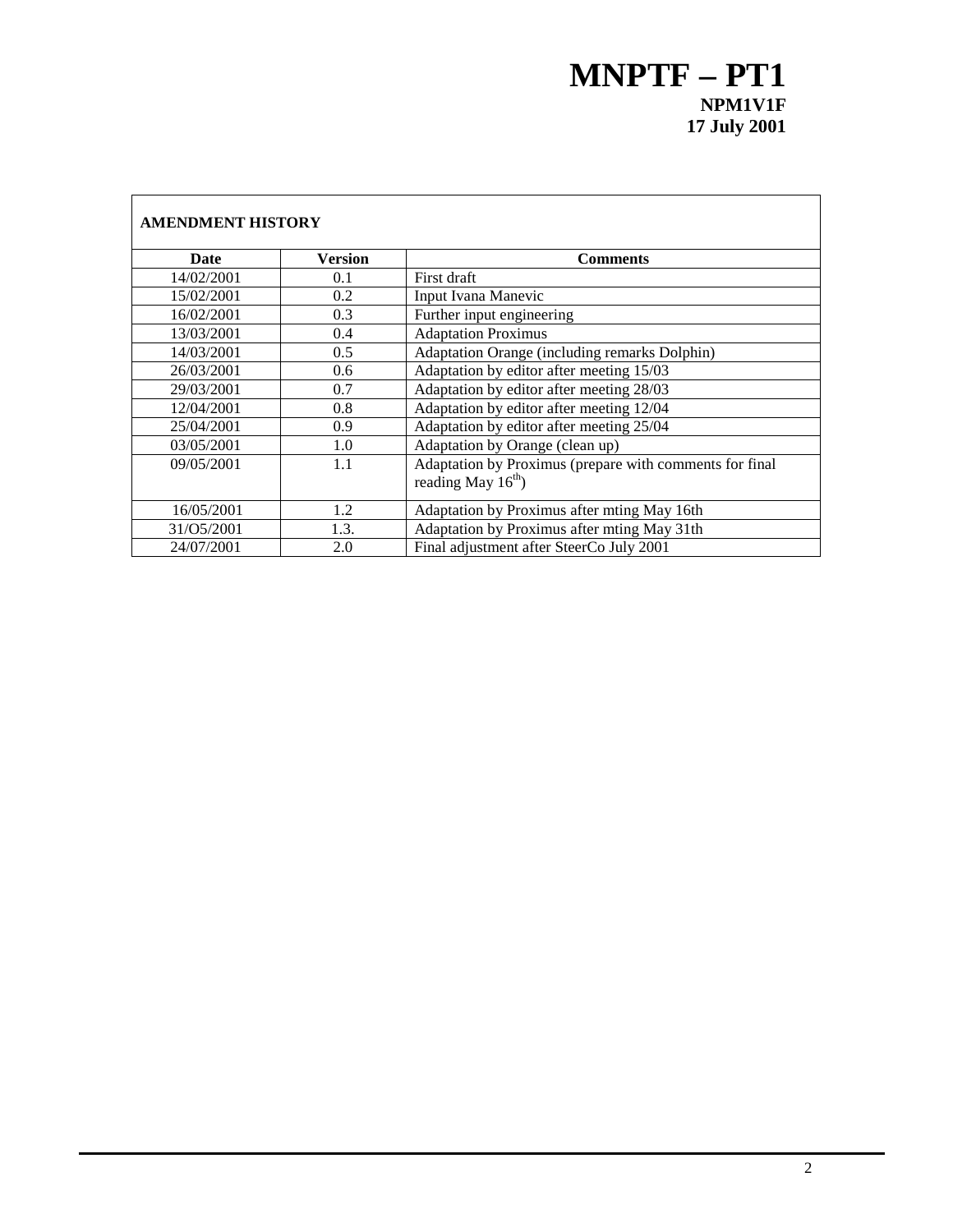# **Contents**

- 1. Scope
- 2. Regulatory Requirements
- 3. References
- 4. Definitions and Abbreviations
	- 4.1 Definitions
	- 4.2 Abbreviations
- 5. Service Definition
- 6. Description
	- 6.1 Description
	- 6.2 Scope
		- 6.2.1 Who is entitled to MNP
	- 6.3 Obligations and Responsibilities
		- 6.3.1 Customer's obligations and responsibilities
		- 6.3.2 MNO and MSP's obligations and responsibilities
	- 6.4 Expectations and Needs
		- 6.4.1 Customer's expectations and needs
		- 6.4.2 MNO and MSP's expectations and needs
	- 6.5 Subsequent porting
	- 6.6 Number management
- Annex 1 : Forwarded chapter to PT 2-3-4-5
- Annex 2 : Pending issues
- Annex 3 : Remarks Mobistar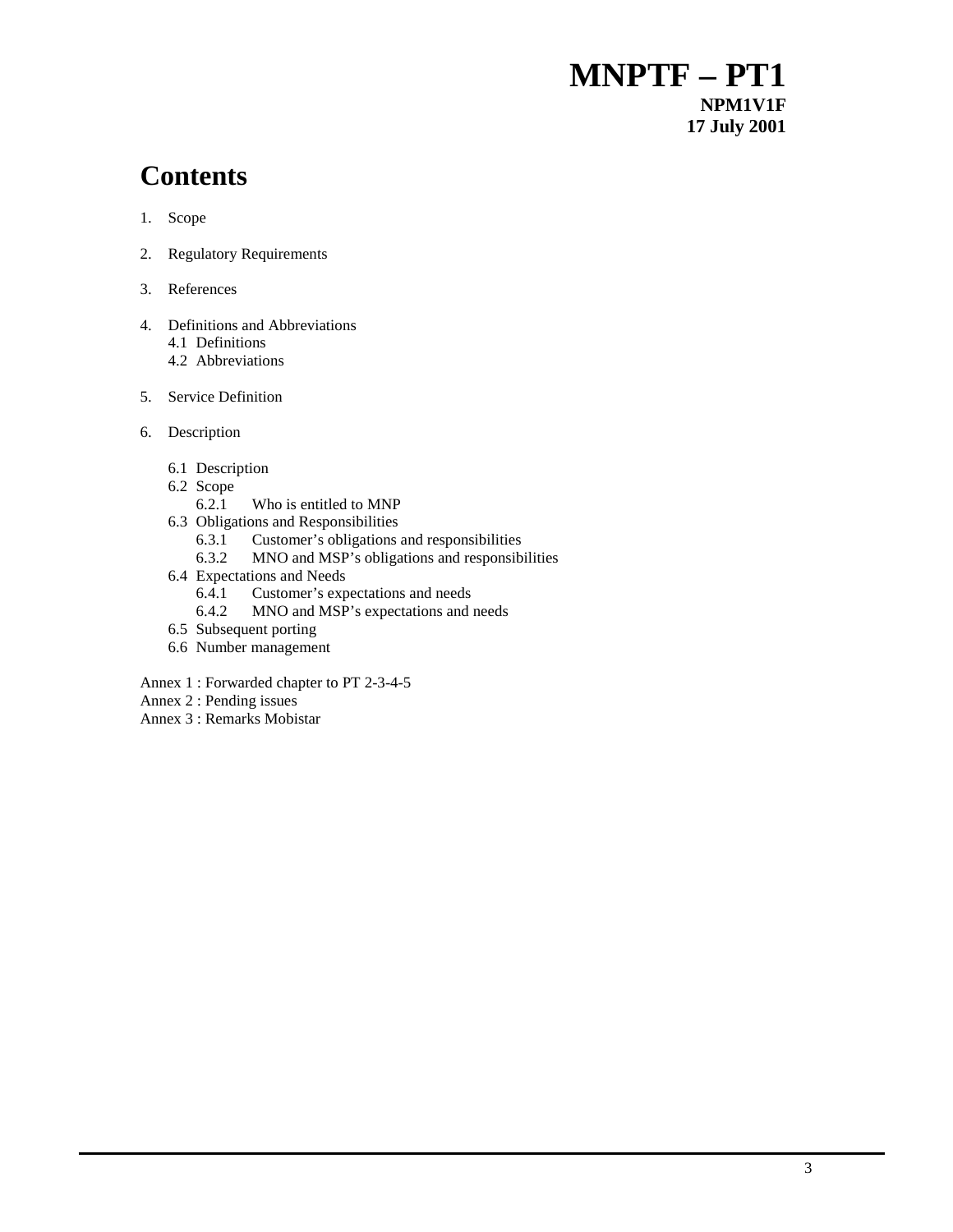# **1. Scope**

The present document defines the stage 1 of Mobile Number Portability between MOBILE networks in the same country. Stage 1 is an overall service description, primarily from the customers and user's point of view, but does not deal with the details of the human interface itself.

Mobile Number Portability is applicable only to those telecommunication services identified by an MSISDN, without changing the nature of the service. The present document includes information applicable to Mobile Network Operators and to Mobile Service Providers. The document will contain the core requirements for Mobile Number Portability between Mobile Network Operators or Mobile Service Providers in the same country which are sufficient to provide a complete service.

The following topics will be dealt within this document:

- Regulatory context
- Explanation of the definitions and abbreviations used in Mobile Number Portability
- High Level Service description of Mobile Number Portability
- Assumptions of customer's expectations
- Assumptions of Mobile Network Operators expectations
- High Level description of the responsibilities of the different involved entities when providing Mobile Number Portability

The scope of the requirements is limited to:

• The portability of an individual MSISDN

For the sake of clarity, the following Number Portability types are outside the scope of this document:

- Number Portability for Geographic and Non-Geographic fixed Numbers
- Fixed-to-Mobile convergence portability (e.g. Number Portability between fixed and mobile networks)
- Number Portability of service numbers (internal network operator short-codes)
- The portability of complete number-blocks as assigned to a mobile network operator
- The portability of all non-MSISDN numbers
- The portability of number ranges
- IMSI numbers

The portability of multiple numbers for 1 customer at the same time<sup>1</sup> To be checked if feasible and than to be adjusted in this PT1 doc.

<sup>1</sup> modalities to be defined in PT3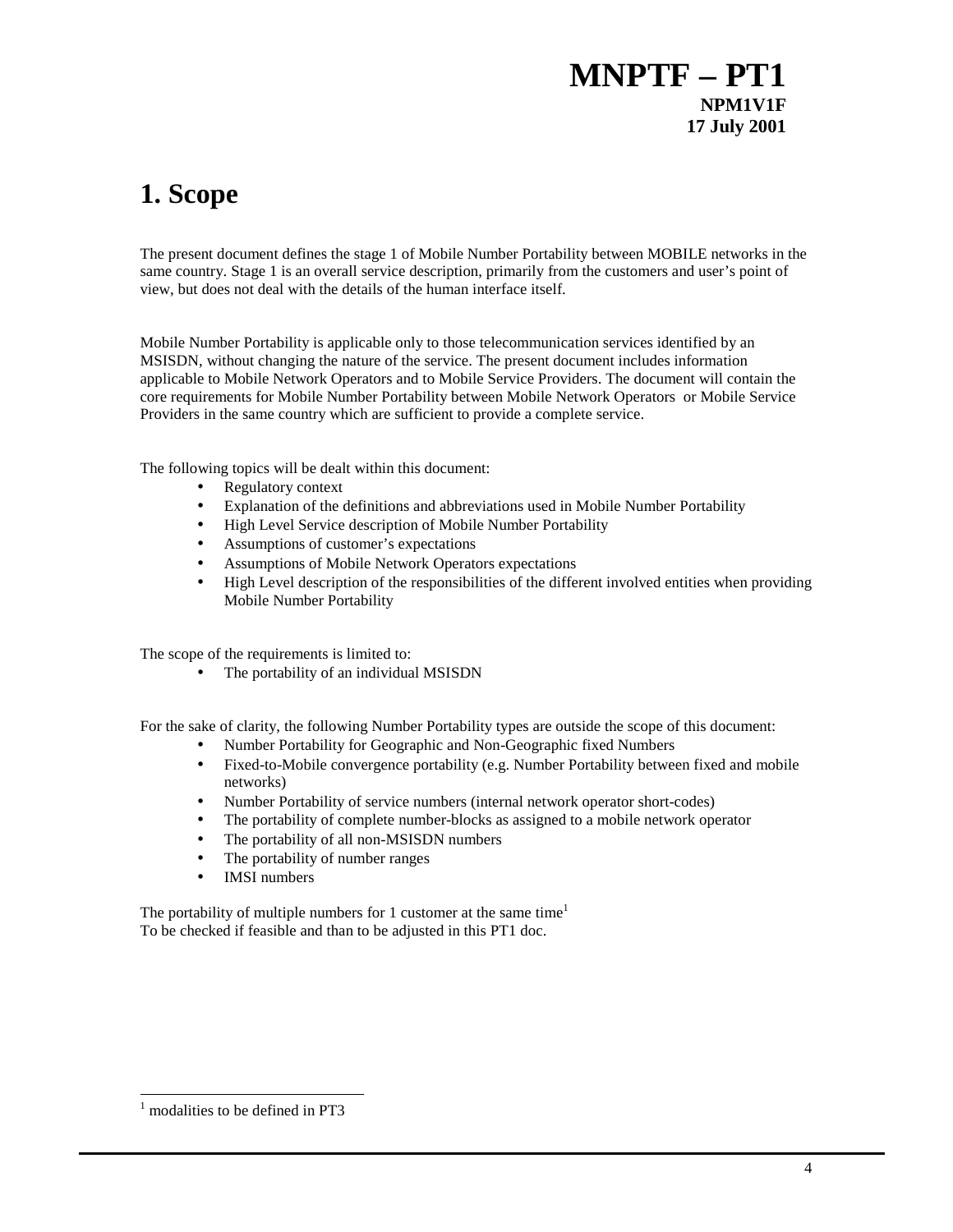# **2. Regulatory Requirements**

This document serves as a basis to introduce Mobile Number Portability in Belgium. Belgian legislation for this matter is currently in preparation. The EC regulatory framework is also currently in preparation.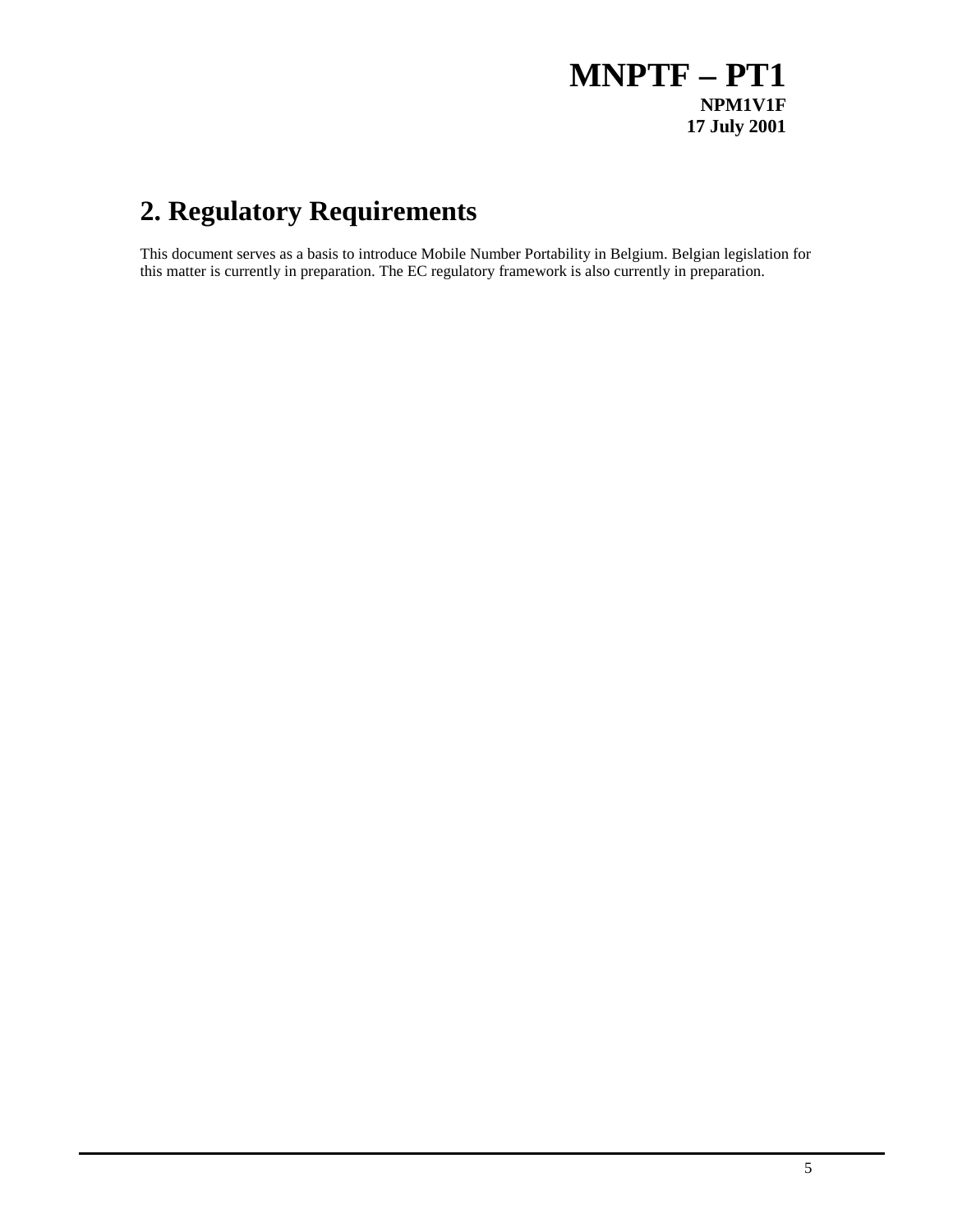# **3. References**

The documents referred to in this point are used as support to write the document. They are not to be considered as The reference as such.

Etsi documents:

| ETSI EN 301 716 v7.3.1         | Digital Cellular Telecommunications system (Phase 2+);  |
|--------------------------------|---------------------------------------------------------|
| (GSM 03.66)                    | Support of Mobile Number Portability (MNP);             |
|                                | <b>Technical Realisation</b> ; Stage 2                  |
| ETSI TR 101 118 v1.1.1         | Network Aspects (NA); High level architectures and      |
|                                | solutions to support number portability                 |
| ETSI TR 101 122 v1.1.1         | Network Aspects (NA); Numbering and addressing for      |
|                                | number portability                                      |
| ETSI TR 101 621 v1.1.1         | Network Aspects (NA); Number Portability task Force     |
|                                | (NPTF); Consequences of mobile number portability on    |
|                                | the PSTN/ISDN and synergy between geographic and        |
|                                | mobile number portability                               |
| ITU Q.730 (12/99)              | Specifications of Signalling System No 7 – ISDN         |
|                                | <b>Supplementary Services</b>                           |
| ITU Q.769-1 (12/99)            | ISUP enhancements for the support of number portability |
|                                | M-PT1 draft delivery document                           |
| Belgacom ICX $-$ C2213 (Ed. 5) | Technical specifications " Address Information          |
|                                | Templates".                                             |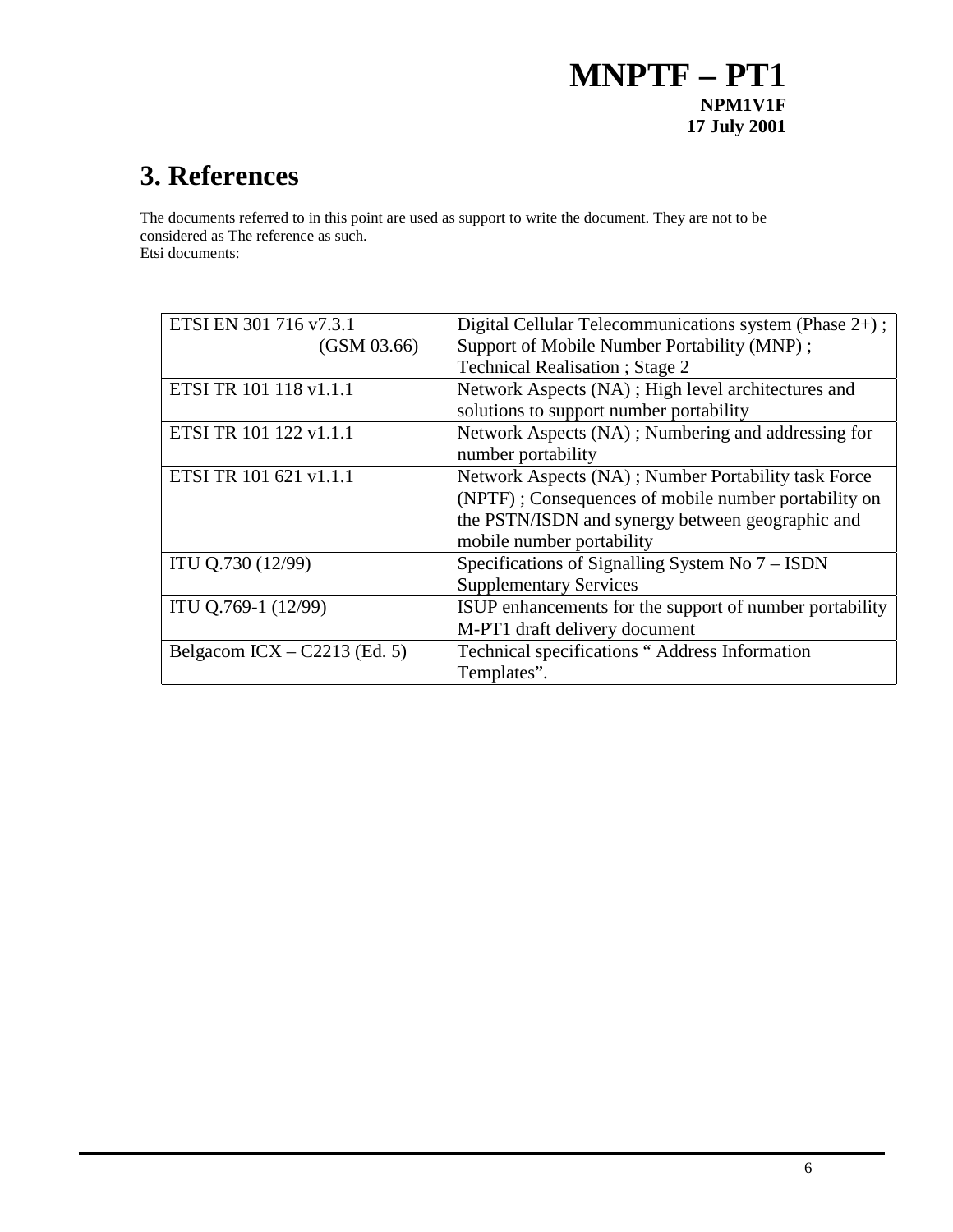# **4. Definitions and Abbreviations**

## **4.1 Definitions**

The following definitions and terms will be used by the different project teams involved in the implementation of Mobile Number Portability in Belgium.

## **Active MSISDN<sup>2</sup>**

All MSISDN that are not "non-active" as defined further on.

### **Customer**

- A post-paid customer is a physical or moral person in whose name and on whose behalf the contract was signed for the specific MSISDN(s) with the MSP or MNO.
- A pre-paid customer is the end-user of pre-paid services via the MSISDN.
- For the sake of clarity; when we talk about a customer in this document, we mean a post-paid customer or a pre-paid customer

### **Call Trap Function (CTF)**

The function whereby a mechanism is employed to determine whether or not a MSISDN is ported.

#### **Donor Network (DON)**

The network from which a MSISDN was last ported-out.

### **De-activated MSISDN<sup>3</sup>**

All MSISDN in ageing period or in pool of available MSISDN numbers, including reserved numbers and /or where a first call has not yet been made, nor a contract has been signed.

### **Database Query Function (DQF)**

The function whereby a database is accessed in order to ascertain whether a MSISDN is ported, and if it is, Routing Information is obtained that may be used to route the call to the appropriate destination.

### **End-user**

The physical person who uses mobile network services by means of a MSISDN.

#### **Suspension**

Hard suspension: due to operator barring, the customer can not make outgoing calls except for last call redirect.

Soft suspension: due to operator barring, the customer can not make outgoing calls nor receive incoming calls.

### **Home PLMN**

The network containing the subscription data for the subscriber and offering the basic mobile telephony services to this subscriber.

### **International Mobile Subscriber Identity (IMSI)**

Is a unique identity number allocated to each mobile subscriber in the MOBILE system. IMSI is composed of Mobile Country Code (MCC), identifying uniquely the country of domicile of the mobile subscriber, Mobile Network Code (MNC) identifying the Home Public Land Mobile Network (HPLMN) and Mobile

 $\overline{a}$  $2^{2}$  To be further discussed in PT5 and than adjusted within this document

 $3 \times 3$  To be further discussed in PT5 and than adjusted within this document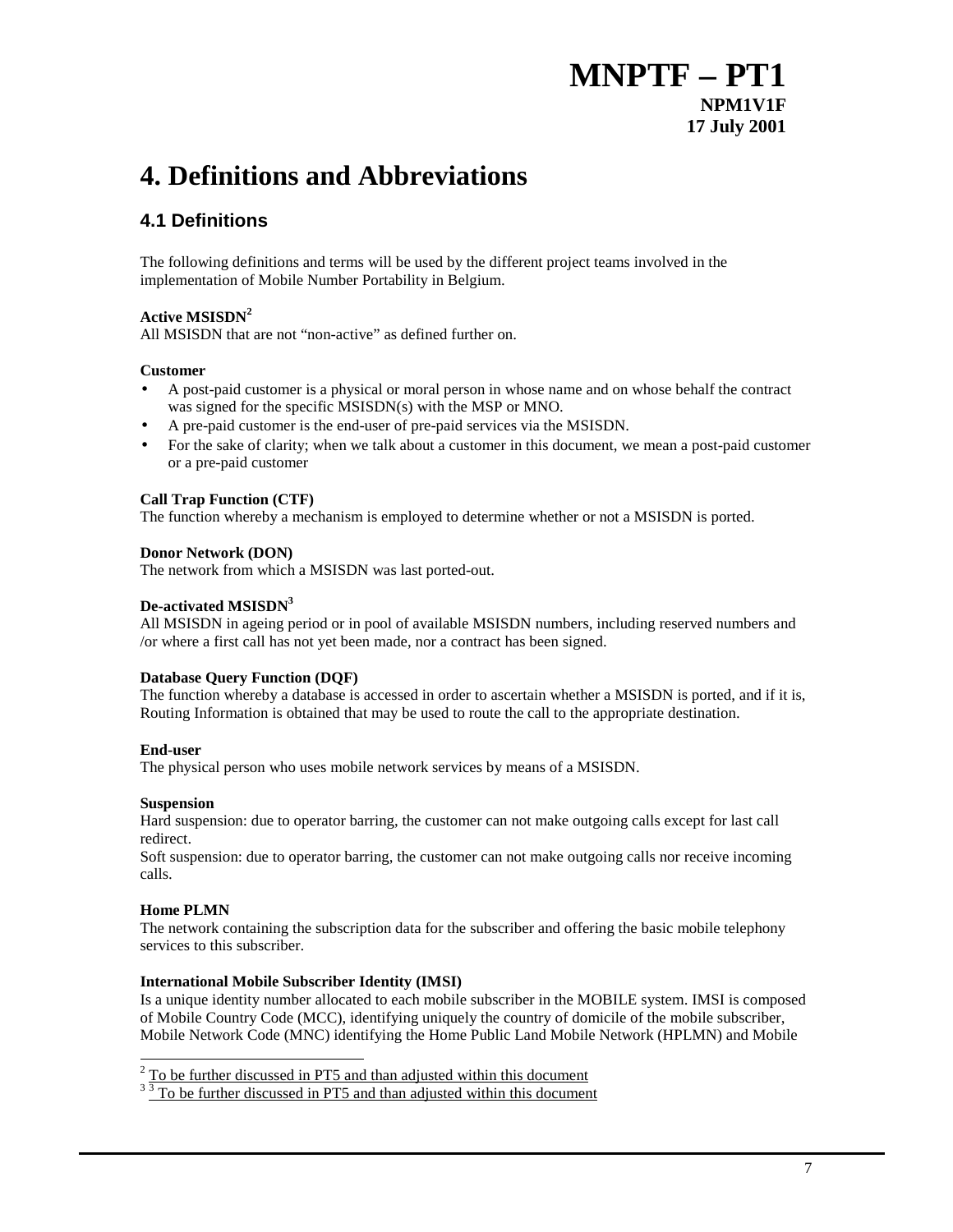Subscriber Identification Number (MSIN) identifying the mobile subscriber within MOBILE Public Land Mobile Network (MPLMN).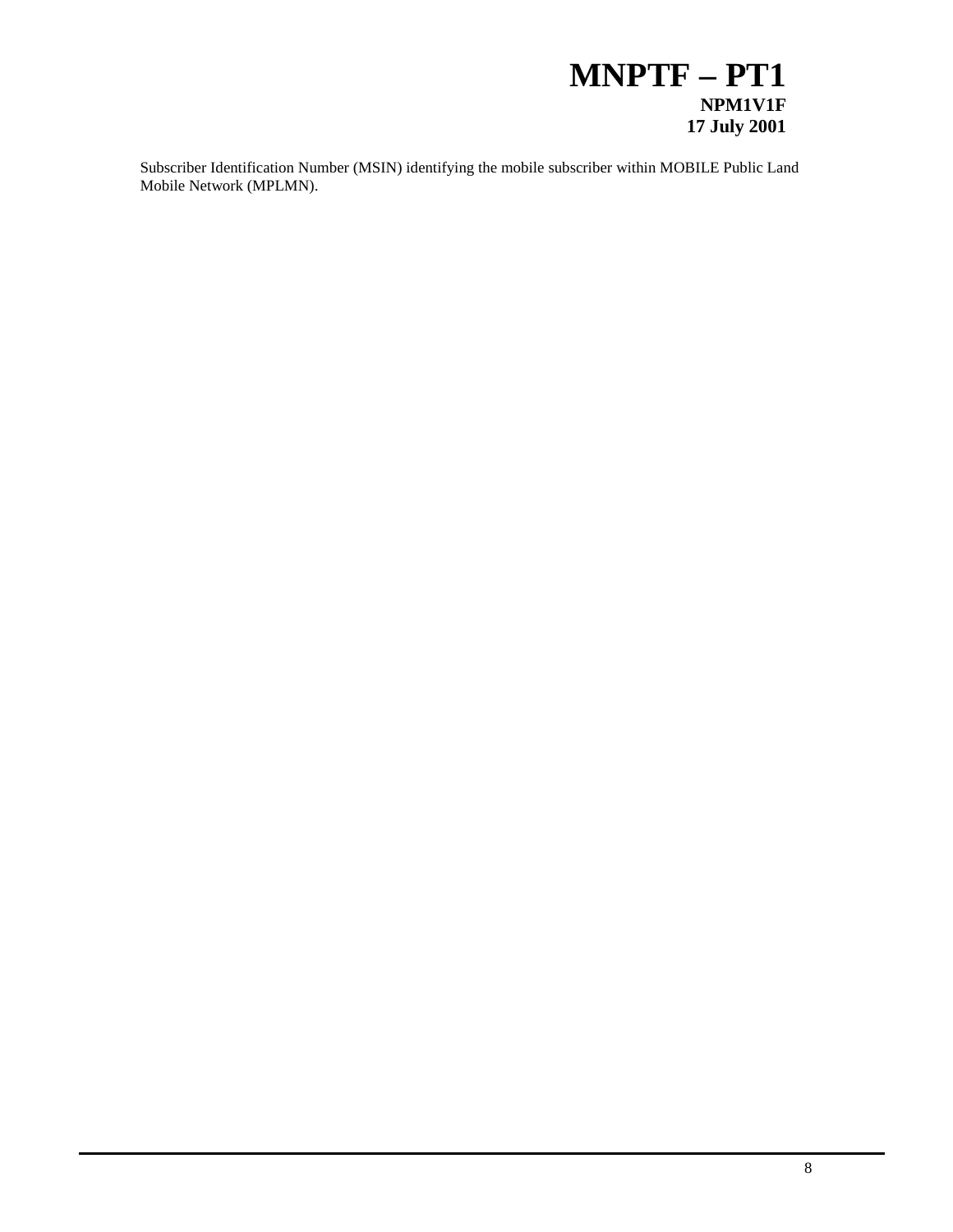### **International Tetra Subscriber Identity (ITSI)**

An ITSI provides a globally unique identity for an individual user within the TETRA environment. Dialling all or part of an ITSI is a valid means of communicating with other TETRA subscribers, i.e. from any TETRA network connected to any other TETRA network. Each ITSI consists of a Mobile Country Code MCC), a Mobile Network Code (MNC) and a Short Subscriber Identity (SSI). The MCC is 10 binary bits, the MNC 14 binary bits and the SSI 24 binary bits long. The MCC and MNC together are referred to as the Mobile Network Identity (MNI). The TETRA Subscriber Identity has a structure similar to ITU recommendation E.212 (i.e. the IMSI – International Mobile Subscriber Identity, as used by GSM networks).

### **Interrogating Network**

The network performing the Database Query Function.

### **Mobile Number Portability (MNP)**

Mobile Number Portability refers to the ability for a Customer to retain the same MSISDN when changing Mobile Network Operator or Mobile Service Provider within the same country without changing the **nature of the service**<sup>4</sup> offered. Mobile Number Portability is therefore a facility provided by all Mobile Network Operators and supported by all Mobile Service Providers to their customers which enables those customers to keep their existing MSISDN numbers when changing Mobile Network Operator or Mobile Service Provider.

### **Mobile Network Operator (MNO)**

The entity which has been granted a mobile license and exploits a public mobile network using frequencies and number ranges assigned to it

by the BIPT.

## **Mobile Service Provider (MSP)**

 Mobile Service Provider is a reseller of a given Mobile Network Operator using MSISDN numbers assigned to him by the MNO.

## **Multiple Numbers**

Multiple numbers for 1 customer (not necessarily successive)

### **Mobile Station Integrated Services Digital Network Number (MSISDN)**

Is allocated from the CCITT Recommendation E.164 numbering plan. The MSISDN consists of the country code of the country where the Operator, who grants the MSISDN to subscribers, is licensed to operate, followed by National Significant mobile number which consists of National Destination Code (NDC) and subscriber number.

### **Mobile Station Roaming Number (MSRN)**

Is used to route calls directed to the mobile station and is passed on request from Home Location Register (HLR) to the Gateway Mobile Switching Centre (GMSC). It consists of the country code of the country where Visitor Location Register (VLR) is located, a national destination code of the visited Public Land Mobile Network (PLMN) or numbering area, and a subscriber number with the appropriate structure for that numbering area.

<sup>4</sup> this will be described within PT5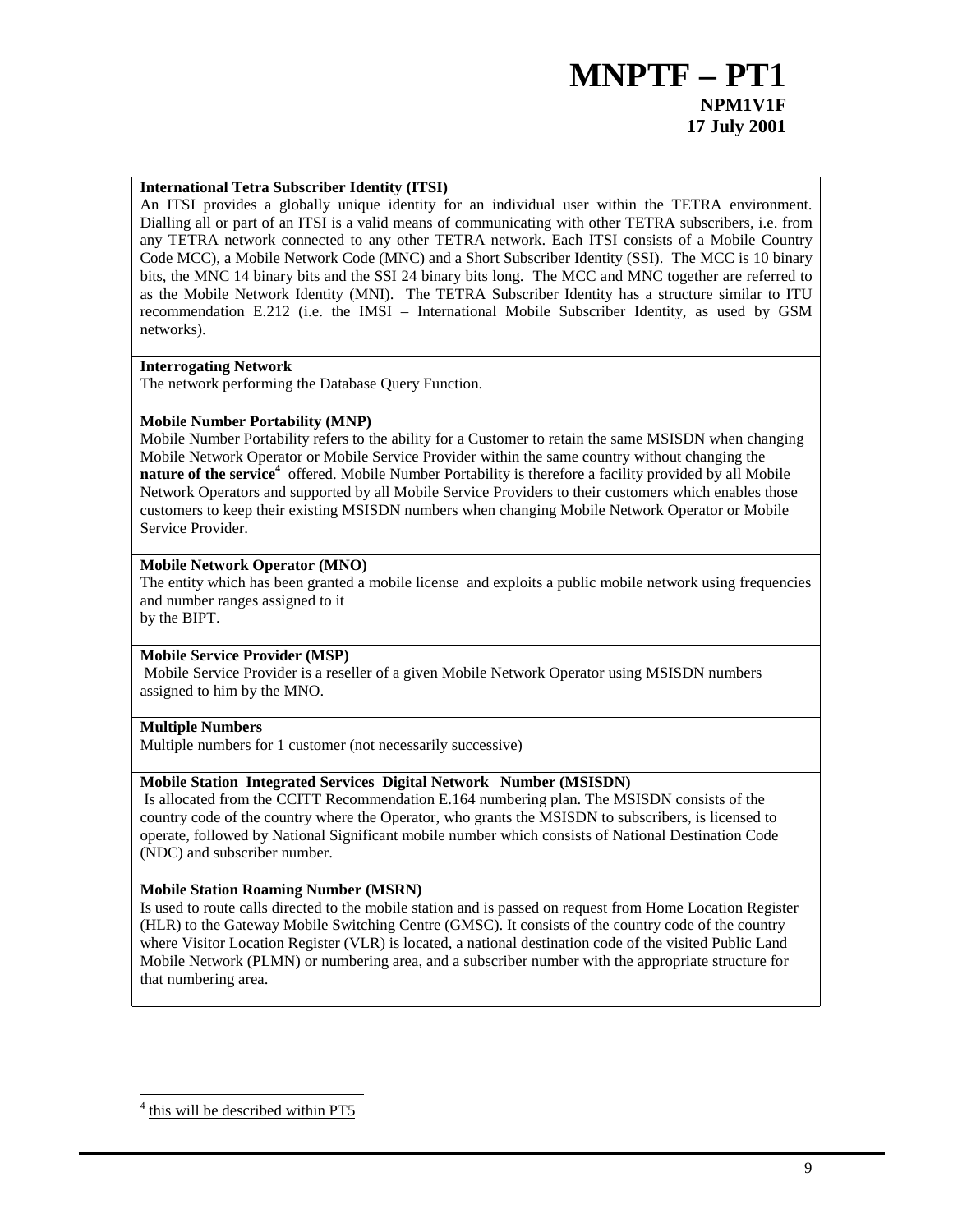## **Number Block Allocated Mobile Network Operator (NAMNO)**

The initial Mobile Network to which a MSISDN was originally assigned to by BIPT.

### Nature of service<sup>5</sup>

## **Number Portability Routing Information (to check definition MNPT2)**

Information that allows a call to a ported MSISDN be routed to the Recipient Network.

#### **Originating Network (ORN)**

The network to which the calling party is connected. For the purpose of this document it should be noted that where carrier selection or pre-selection is employed, the Originating Network is the selected carrier network. Similarly, for incoming international calls, the Originating Network is the network containing the gateway connected to the international network.

#### **Portable MSISDN**

Portable MSISDN is a MSISDN that is within the scope of Mobile Number Portability. This does not take the validation into account.

- Pre-paid: all MSISDN which are active (??) on the HLR and from/to which a first phone call has been made<sup>6</sup>
	- Post-paid:
		- All MSISDN for which a valid contract exists
		- All MSISDN for which a valid contract was terminated less than 7 days ago
		- All MSISDN reserved by contract for a customer $^7$

#### **Ported-In MSISDN**

An MSISDN that has been subject to Mobile Number Portability and that has been ported to a Recipient Network.

#### **Ported-out MSISDN**

An MSISDN that has been subject to Mobile Number Portability and that has been ported out from the Donor Network.

## **Ported MSISDN**

A MSISDN that has been subject to Mobile Number Portability.

#### **Portability Domain**

A set of PLMN's in a country between which MSISDN's may be ported.

#### **Point of Interconnect (POI)**

The physical point located on the interconnect link where two networks are interconnected (and through which the calls are handed over from one network to another). The POI is the boundary between the operators domains of responsibility.

#### **Recipient Network**

 $\overline{a}$ 

The network to which a MSISDN is ported-in.

### **Range of Analysis Function (RAF)**

 $<sup>5</sup>$  Definition to be given by PT5 and than adjusted within this document</sup>

<sup>&</sup>lt;sup>6</sup> To be further discussed in PT5 and than adjusted within this document

 $7$  To be further discussed in PT5 and than adjusted within this document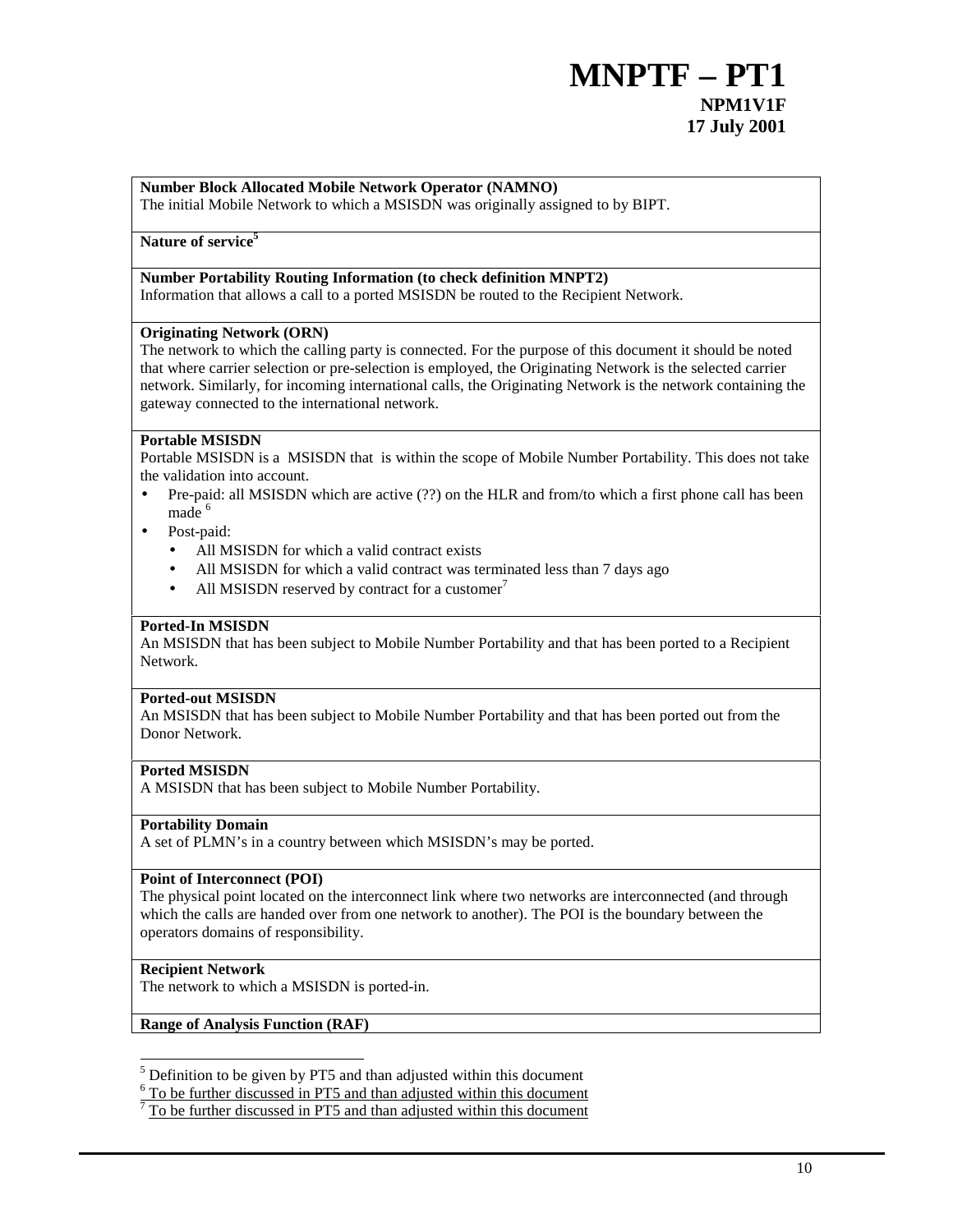The function whereby a number of significant digits are examined in order to determine the appropriate routing to a destination entity.

## **Routing Information Addition Function**

The function which determines and adds the information necessary to enable the call to be routed to the appropriate destination.

### **Serving Network Functionality (SNF) (to check definition MNPT 2)**

The serving network functionality consists of the following functions:

- Call Trap Function
- Database Query Function
- Routing Information Addition Function
- Range Analysis Function

#### **Subscription Network**

The network containing the subscription data for the subscriber and offering the basic mobile telephony services to this subscriber.

### **Soft Suspension**

Definition to be forwarded following to final draft PT3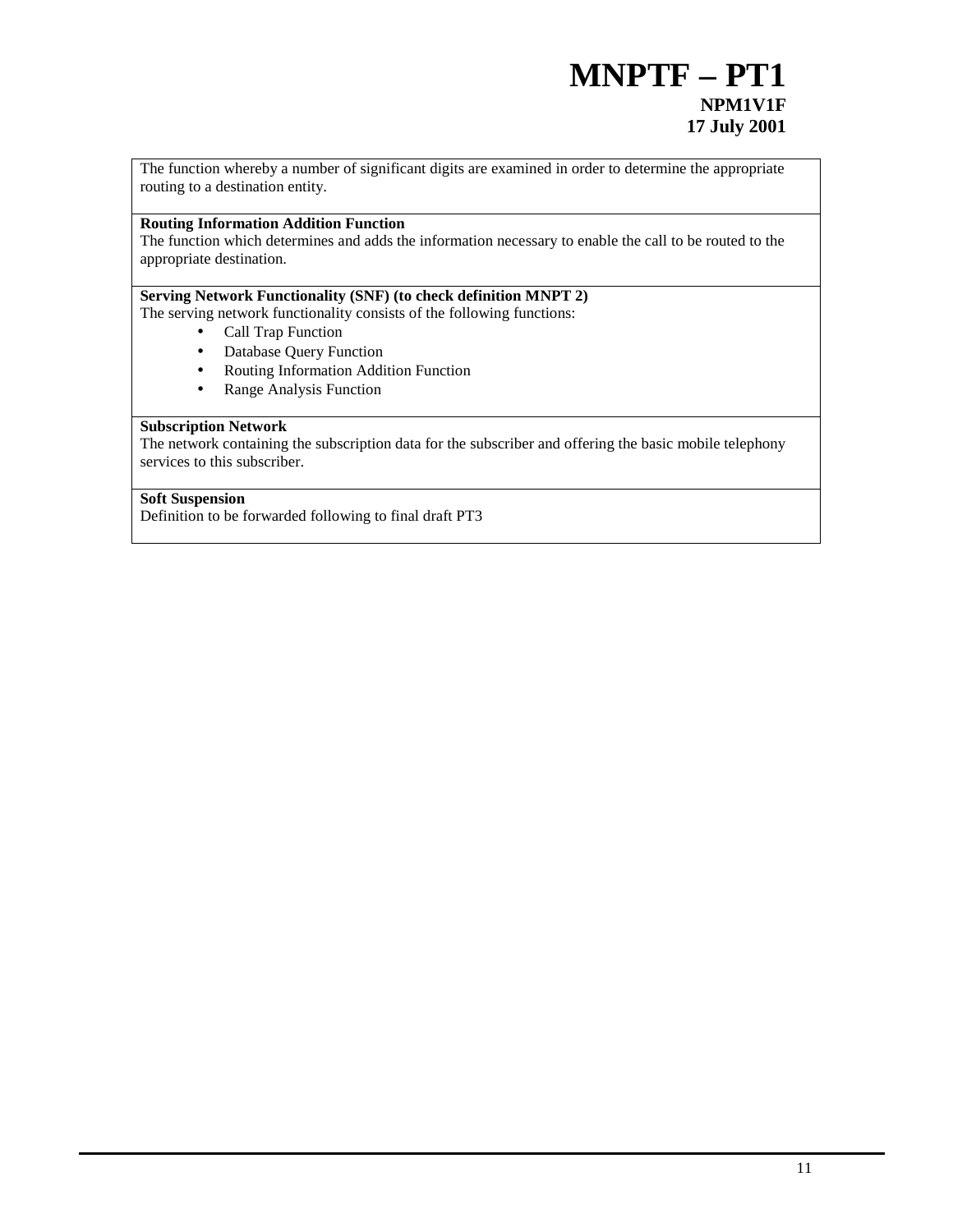### **Serving Network (SEN)**

A mobile network that performs all or part of the Serving Network Functionality. The Serving Network Functionality may be split across multiple networks and may reside in the Originating, Transit, Donor or Recipient Network.

## **Subscriber Identity Module (SIM)**

A small card containing, amongst other things, the IMSI.

#### **Slamming**

Action whereby the porting of a MSISDN is requested by the recipient without a customer's previous firm consent.

### **Transit Network**

A network offering the transport of the call between two other networks, e.g. the NAMNO that serves as Transit Network between the Originating Network and the Recipient Network in case of Onward Routing.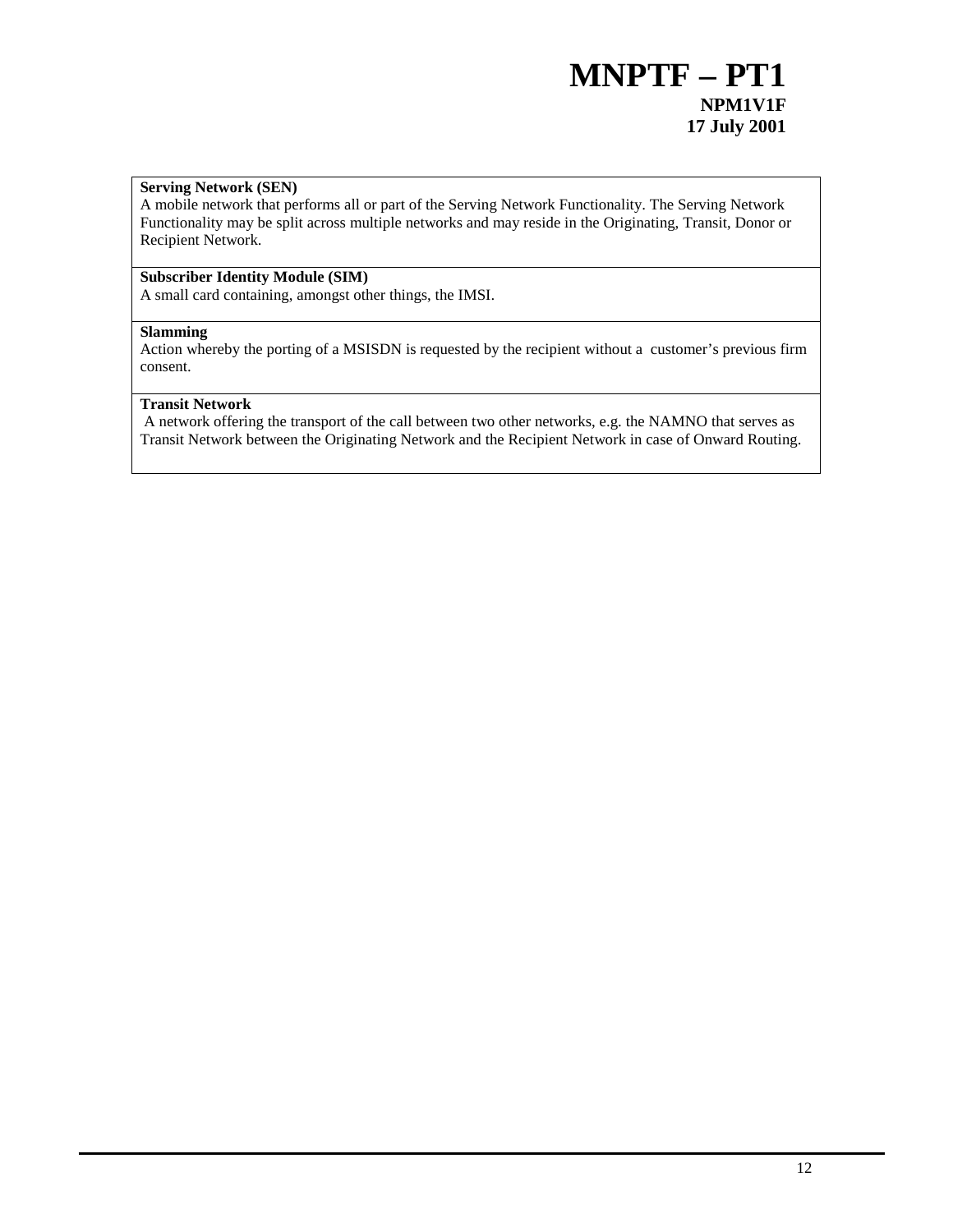## **4.2 Abbreviations**

| ВP            | <b>Block Portability</b>                    |
|---------------|---------------------------------------------|
| <b>CCBS</b>   | Call Completion to Busy Subscriber          |
| <b>CLI</b>    | <b>Calling Line Identity</b>                |
| <b>CLIP</b>   | <b>CLI Presentation</b>                     |
| CLIR          | <b>CLI Presentation Restriction</b>         |
| COLP          | <b>Connected Line Presentation</b>          |
| <b>COLR</b>   | connected Line Presentation Restriction     |
| <b>CTF</b>    | Call Trap Function                          |
| DDI           | Direct Dialling In                          |
| DN            | <b>Directory Number</b>                     |
| <b>DOE</b>    | Donor Exchange                              |
| <b>DON</b>    | <b>Donor Network</b>                        |
| DQF           | Database Query Function                     |
| <b>ETSI</b>   | European Telecommunications Standards Inst. |
| FAC           | <b>ISUP Facility Message</b>                |
| F-PLMN        | Foreign PLMN                                |
| <b>GMSC</b>   | <b>Gateway Mobile Switching Centre</b>      |
| <b>GPRS</b>   | <b>General Packet Radio Service</b>         |
| GSM           | Global System for Mobile Communications     |
| HLR           | <b>Home Location Register</b>               |
| <b>IAM</b>    | Initial Address Message                     |
| <b>IMSI</b>   | International Mobile Subscriber Identity    |
| IN            | <b>Intelligent Networks</b>                 |
| <b>ISDN</b>   | <b>Integrated Services Digital Network</b>  |
| <b>ISUP</b>   | <b>ISDN User Part</b>                       |
| ITU           | International Telecommunications Union      |
| MAP           | <b>Mobile Application Part</b>              |
| ΜN            | Mobile Number                               |
| MPIN          | <b>Mobile Ported-in Number</b>              |
| <b>MPN</b>    | Mobile Ported-out Number                    |
| MSC           | <b>Mobile Switching Centre</b>              |
| <b>MSISDN</b> | <b>Mobile Station ISDN Number</b>           |
| <b>MSRN</b>   | <b>Mobile Station Roaming Number</b>        |
| MWI           | Message Waiting Indicator                   |
| <b>NAMNO</b>  | Number Allocated Mobile Network Operator    |
| <b>NDC</b>    | <b>National Destination Code</b>            |
| ΝM            | <b>Number Mobility</b>                      |
| NO.           | Network Operator                            |
| <b>NOC</b>    | <b>Network Office Code</b>                  |
| NP_DB         | <b>Number Portability Database</b>          |
| <b>NSN</b>    | National Significant Number                 |
| OΡ            | <b>Network Operator Portability</b>         |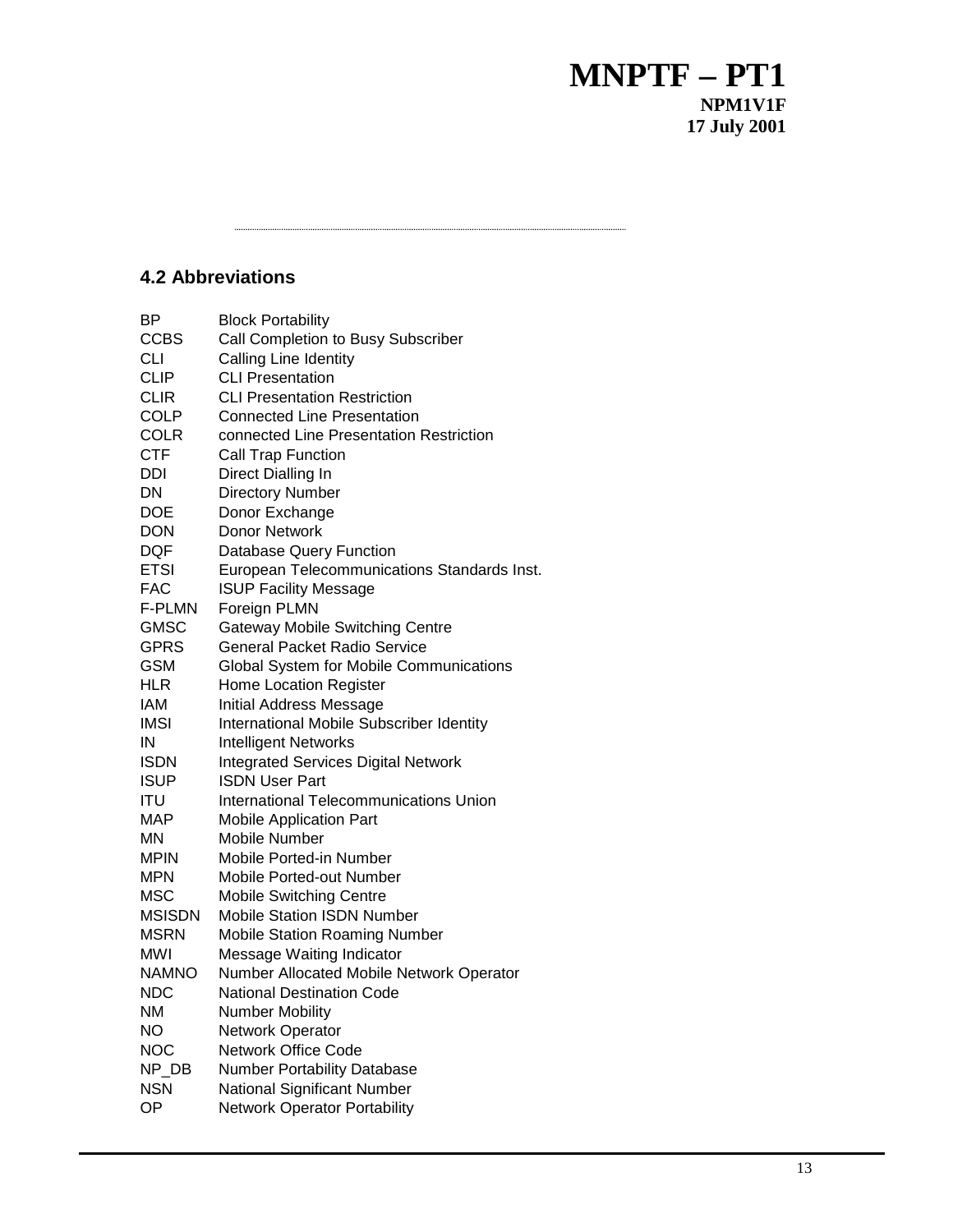| OQoD<br><b>ORE</b><br>ORN<br>PLMN<br>POI<br><b>PON</b> | Originating call Query on Digit Analysis<br><b>Originating Exchange</b><br><b>Originating Network</b><br><b>Public Land Mobile Network</b><br>Point of Interconnect<br>Ported-out Number |
|--------------------------------------------------------|------------------------------------------------------------------------------------------------------------------------------------------------------------------------------------------|
| <b>PSTN</b>                                            | <b>Public Switched Telephone Network</b>                                                                                                                                                 |
| QoHR                                                   | Query on HLR Release                                                                                                                                                                     |
| RAF                                                    | Range Analysis Function                                                                                                                                                                  |
| REE                                                    | <b>Recipient Exchange</b>                                                                                                                                                                |
| REL                                                    | <b>ISUP Release Message</b>                                                                                                                                                              |
| REN                                                    | <b>Recipient Network</b>                                                                                                                                                                 |
| RFDB                                                   | Reference Database                                                                                                                                                                       |
| RI                                                     | Routing Information                                                                                                                                                                      |
| RIAF                                                   | Routing Information Addition Function                                                                                                                                                    |
| RN                                                     | <b>Routing Number</b>                                                                                                                                                                    |
| RP                                                     | <b>Routing Prefix</b>                                                                                                                                                                    |
| RTBD                                                   | <b>Real-time Database</b>                                                                                                                                                                |
| <b>SCCP</b>                                            | <b>Signalling Connection Control Part</b>                                                                                                                                                |
| SEN                                                    | <b>Serving Network</b>                                                                                                                                                                   |
| <b>SIM</b>                                             | <b>Subscriber Identity Module</b>                                                                                                                                                        |
| <b>SMS</b>                                             | <b>Short Message Service</b>                                                                                                                                                             |
| SN                                                     | <b>Second Nmber</b>                                                                                                                                                                      |
| <b>SNF</b>                                             | <b>Serving Network Functionality</b>                                                                                                                                                     |
| SP                                                     | Service Portability                                                                                                                                                                      |
| <b>SRF</b>                                             | <b>Signalling Relay Function</b>                                                                                                                                                         |
| <b>SRI</b>                                             | Send Routing Information (MAP)                                                                                                                                                           |
| SS7                                                    | Signalling System N°7                                                                                                                                                                    |
| ТC                                                     | <b>Transaction Capability</b>                                                                                                                                                            |
| TETRA                                                  | <b>Terrestrial Trunked Radio</b>                                                                                                                                                         |
| TQoD                                                   | Terminating call Query on Digit Analysis                                                                                                                                                 |
| TRE                                                    | <b>Transit Exchange</b>                                                                                                                                                                  |
| TRN                                                    | <b>Transit Network</b>                                                                                                                                                                   |
| UMTS                                                   | Universal Mobile Telecommunication System                                                                                                                                                |
| VLR                                                    | <b>Visitors Location Register</b>                                                                                                                                                        |
| VMSC                                                   | <b>Visitor MSC</b>                                                                                                                                                                       |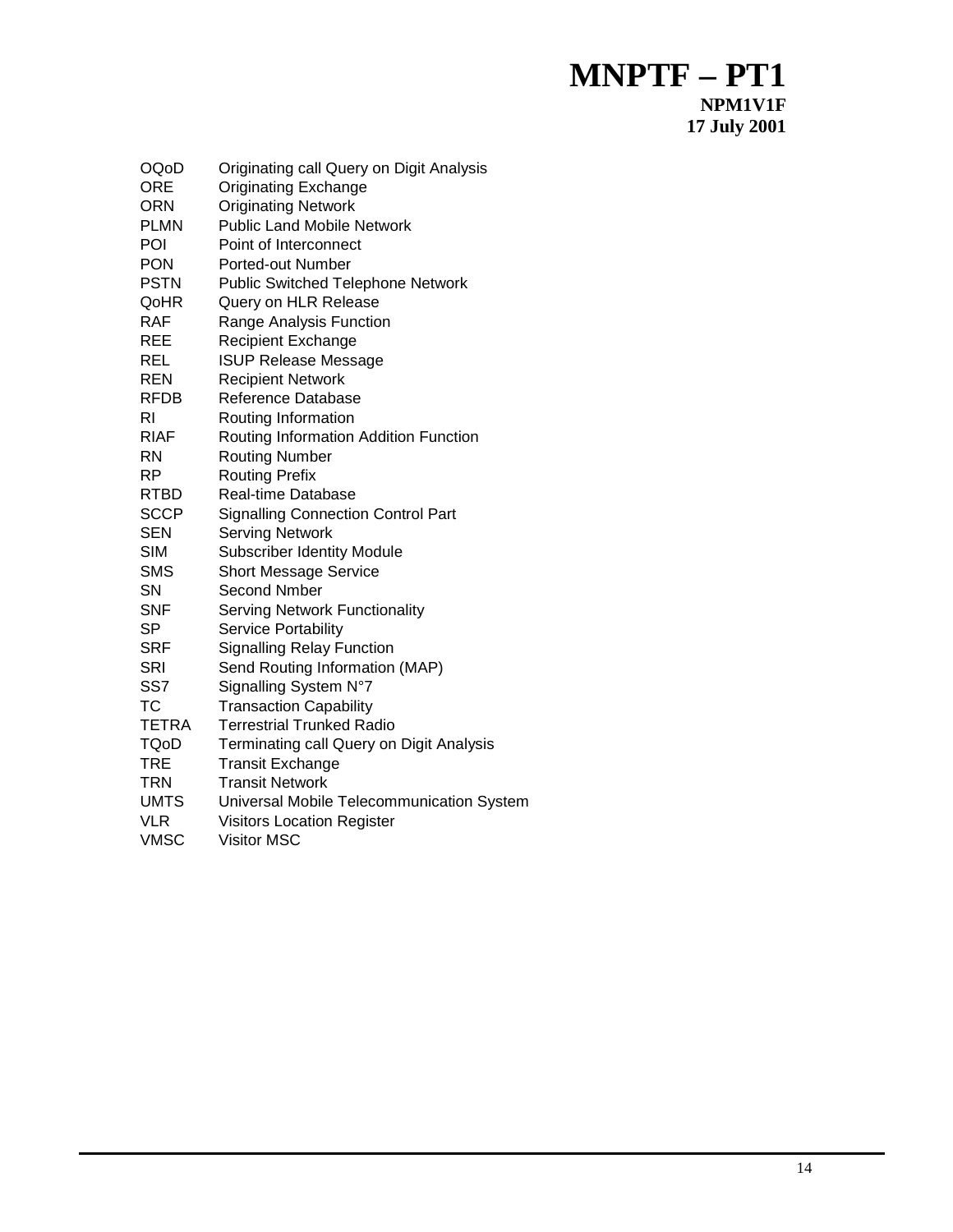# **5. Service Definition**

Mobile Number Portability refers to the ability for a Customer to retain the same MSISDN when changing Mobile Network Operator or Mobile Service Provider within the same country without changing the nature of the service<sup>8</sup> offered. Mobile Number Portability is therefore a facility provided by all Mobile Network Operators and supported by all Mobile Service Providers, to their customers which enables these customers to keep their existing telephone numbers when changing Mobile Network Operator or Mobile Service Provider.

<sup>&</sup>lt;sup>8</sup> To be defined in PT5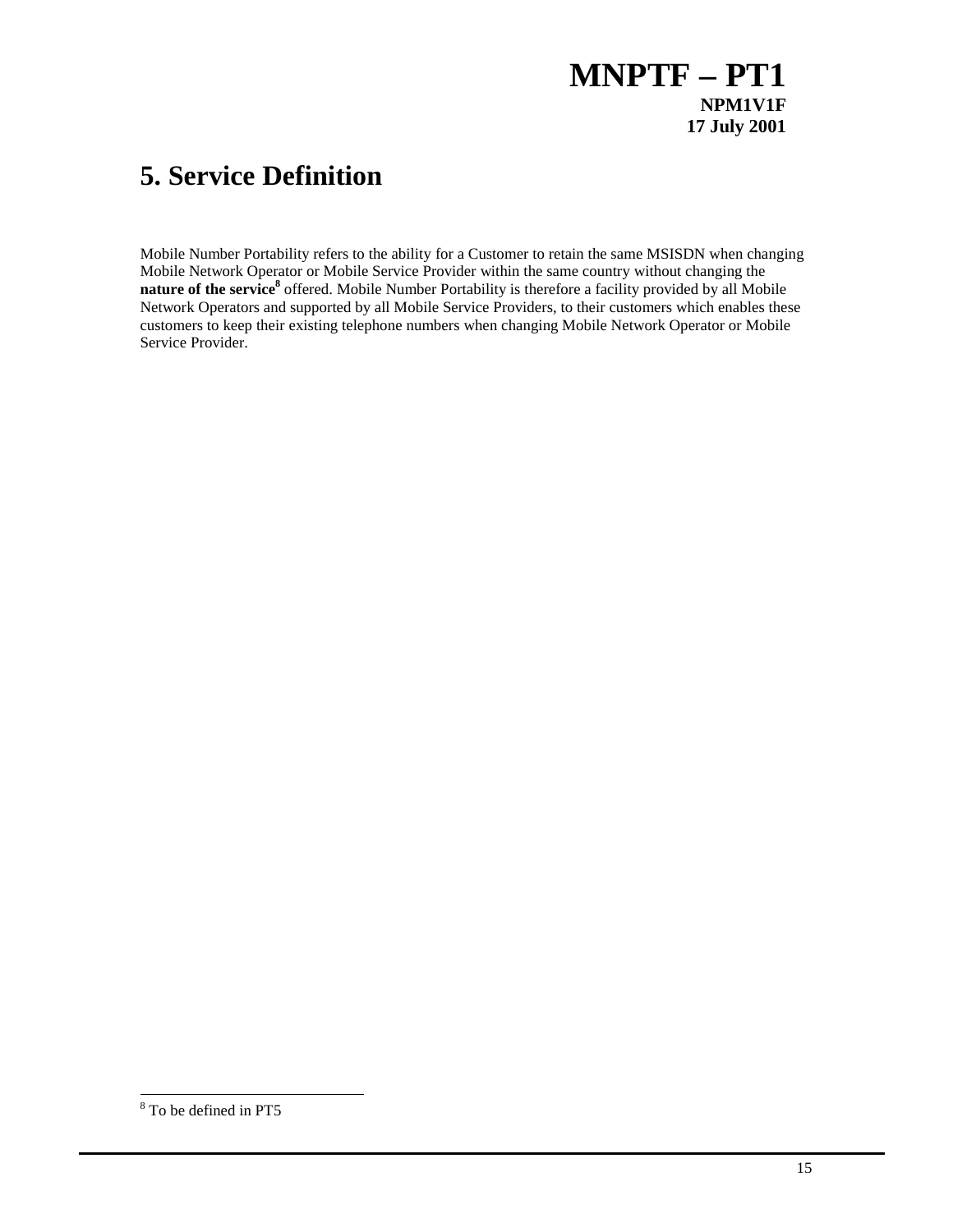# **6. Service Description**

**Overview** 

| 6.1 | Description |
|-----|-------------|
|     |             |

- 6.2 Scope
- 6.2.1 Who is entitled to MNP
- 6.3 Obligations and Responsibilities
- 6.3.1 Customer's obligations and responsibilities
- 6.3.2 MNO and MSP's obligations and responsibilities
- 6.4 Expectations and Needs
- 6.4.1 Customer's expectations and needs
- 6.4.2 MNO and MSP's expectations and needs
- 6.5 Subsequent Porting
- 6.6 Number Management

## **6.1 Description**

MNP refers to the ability for a Customer to retain the same MSISDN when changing MNO or MSP within the same country without changing the nature of the service offered. This document will focus on the portability of the MSISDN and not any MNO service. Moreover, the Recipient Network will provide the Customer with a new IMSI – ITSI number and – if applicable – a new SIM card. IMSI – ITSI numbers and SIM cards are thus the facto not portable. The MSISDN that can be subject to porting will be defined within MNPT5. (including active, de-active, suspended and reserved MSISDN)

Regarding MSP, the same procedure does apply between the MSP and the original MNO from whom the MSP received its MSISDN numbers. (see further  $6.2.1$ )<sup>9</sup>...

Because of the complexity in implementing MNP for multi numbering products (1 SIM card with different MSISDN numbers for voice, fax and data), the limited number of customers with these products and the time constraint, suggestion is to implement the porting of these kind of number in a second phase<sup>10</sup>.

As discussed and agreed, MNP will be applicable to individual MSISDN numbers and in a first phase handled one by one. Therefore we can confirm that Block portability will be out of the scope. The overhead of splitting mobile number blocks in smaller blocks is not worth the effort as no customers have mobile blocks of 10.000 numbers. Portability of Range of numbers  $\frac{11}{1}$ will also be out of the scope as there are no installations with number ranges as known in the fixed network. Internal processes are generally set up for handling single numbers. The implementation of these processes for number ranges would incur significant costs for the operators.. However, PT3 will investigate wether they can define processes enabling or facilitating the porting of multiple numbers for 1 customers at the same time.

l

<sup>9</sup> *Procedure to be defined by PT3*

 $10$  (position still to define and to be agreed upon: MNPT5)

 $11$  Modalities to be defined in PT3 and/or PT5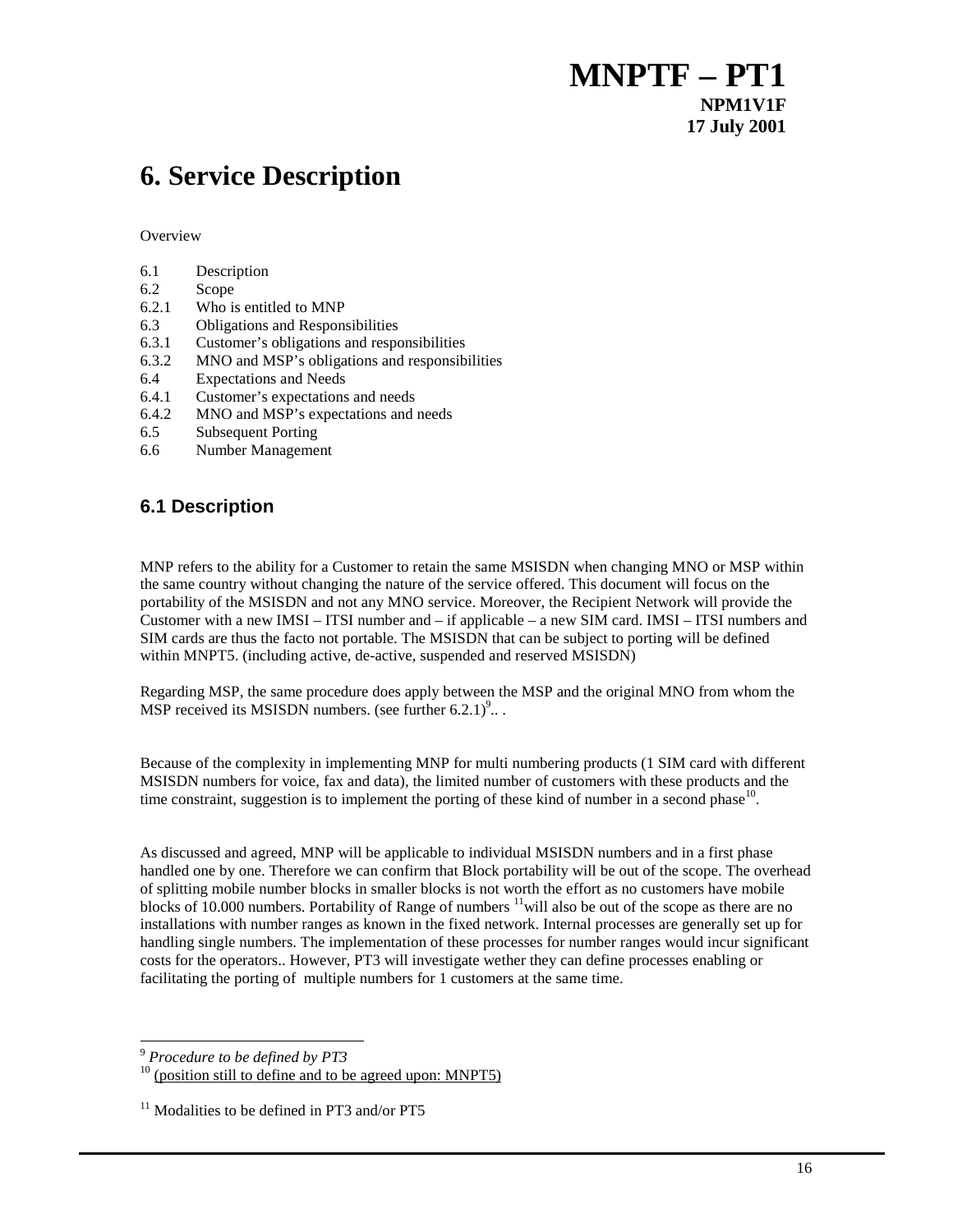## **6.2 Scope**

Offer MNP to any customer wanting to churn from one MNO – MSP to another, treating him in a same way as a customer that joins the MNO – MSP without requesting MNP. Acquisition process should be as transparent as possible.

In order to avoid limits, hesitations, constraints for Customers wanting to port their number, the Recipient Network will be the  $1<sup>st</sup>$  point of contact, offering one-stop-shopping for both the operational and commercial issues related to the porting of the specific MSISDN. All agreed criteria for valid rejection should be respected by the Recipient Network as well Donor Network, enabling – especially – the Donor Network to deal with any operational and commercial issue, such as bad payment, fixed term contract, etc<sup>12</sup> Only after agreement by the Donor Network, the porting procedure will take place and activation of the Customer's SIM card or the customer (Tetra) will be performed by the Recipient Network.

Vanity numbers are ported in the same way as any other regular MSISDN number.

## **6.2.1 Who is entitled to MNP**

### **From a customer's perspective**

Any customer to whom a portable MSISDN was allocated by an MNO or MSP can request the porting of his MSISDN number.

## **From a MNO's perspective**

All MNO that has MSISDN numbers attributed by BIPT.

## **From a MSP's perspective**

 $\overline{a}$ 

MNO have the possibility to work with MSP. It is clear that porting of an activated MSISDN (part of the number ranges that a MNO has reserved for the use of a MSP) is also subject to porting between MSP's and the original MNO (for this MSISDN) as well as between the MSP and another MNO or MSP. The responsibility of MNP from or to an MSP remains at all time the responsibility of the MNO that serves the MSISDN linked to this MSP.

 $12$  to be further discussed within MNPT5 and than adjusted within this document.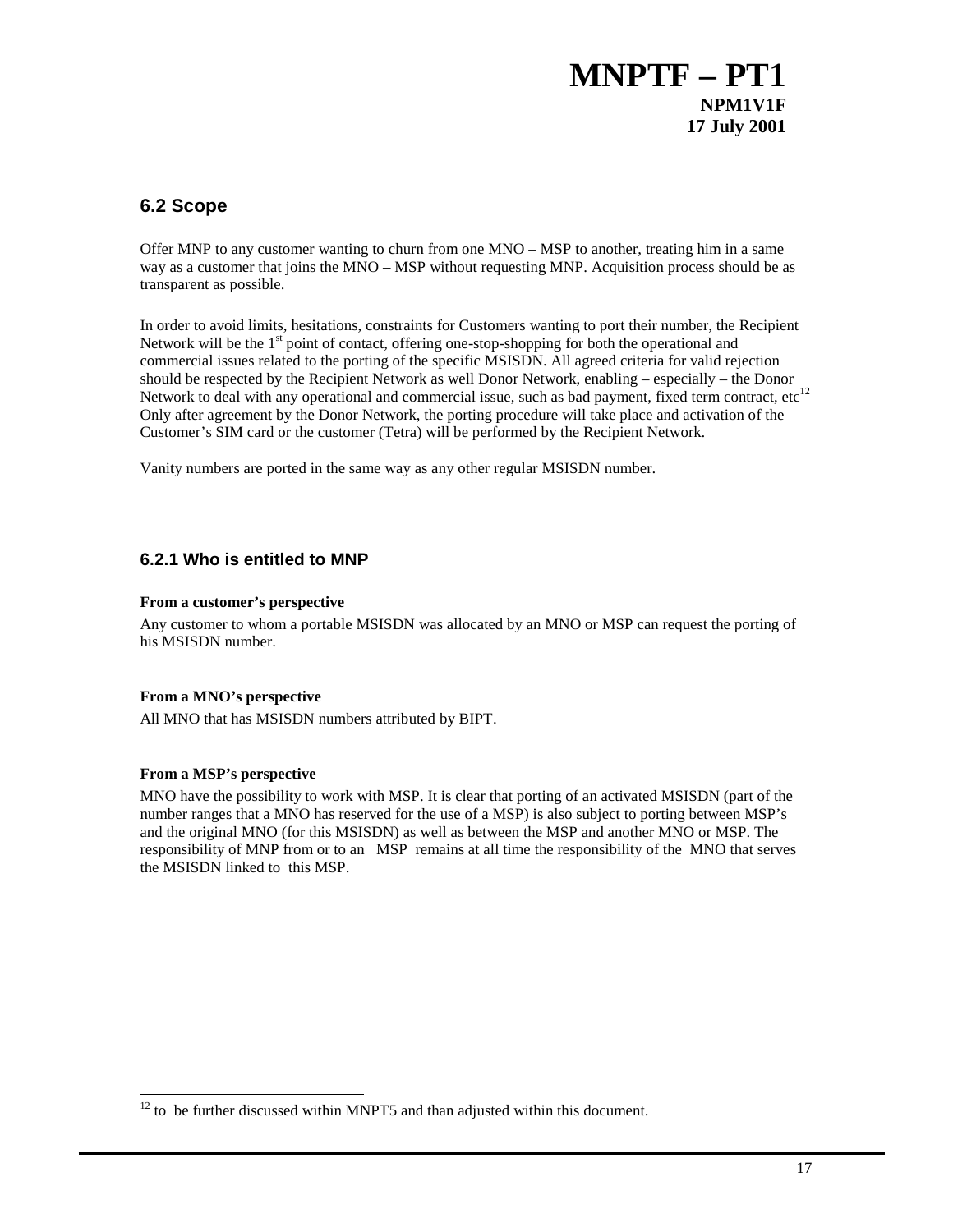## **6.3 Obligations and Responsibilities**

## **6.3.1 Customer's Obligations and responsibilities**

- Identify himself as authorised owner of the MSISDN Pay all outstanding and final invoices at Donor Network and comply with all other remaining contractual obligations and with all rules set for MNP
- Provide all information needed to make the porting Customer authorises the Recipient Network to request termination of the service at the Donor Network.

## **6.3.2 MNO and MSP's Obligations and responsibilities**

- The Recipient Network should clearly inform the Customer requesting MNP about his rights, duties, its contractual obligations and consequences after MNP and possible consequences in case of bad  $\text{conduct}^{13}$
- The NAMNO has the responsibility to route the communication (voice, fax, data and sms) to the Recipient Network for all numbers that have been ported out.
- The Donor Network may not charge the Customer for the porting process itself. Of course, all charges due to the contract signed before the porting are due by the Customer.
- As a principle it has been agreed that every Customer should pay his last bill. <sup>14</sup>
- It is the responsibility of each MNO MSP to inform Preventel (according to rules defined between participants) (and/or CRDC) of all the Customers that correspond to the fraud criteria.<sup>15</sup>
- It is the responsibility of each MNO MSP to check for ported MSISDN whether it is Preventel-listed.
- Recipient Network will issue a new IMSI ITSI and a new SIM card if applicable to the Customer porting his number.
- When a Customer ports its MSISDN to a new MNO MSP, the Donor Network does not need to provide any more support for the services of the ported number (meaning supplementary services and value added services). This means that if the Recipient Network does not support a specific service, the MNP mechanism will not provide that service to the Customer. The Customer will thus not have access anymore to that particular service after having ported its number. (Except for specific cases as described in MNPT2 document, where the availability to the ported subscriber of a service offered by the recipient network might depend on the routing mechanism used)
- A MNO MSP can be Donor and Recipient Network of MSISDN. One MSISDN can be ported several times to different MNO – MSP and eventually ported back to the NAMNO – MSP.<sup>16</sup>
- Operational aspects for the routing of the calls to ported MSISDN numbers will be handled in MNPT2 and 3.

 $13$  (It will be defined by PT3 WHEN the recipient Network will inform the Customer about this)..

 $14$  the discussion regarding fixed term contracts, modalities of how and when to pay this last bill will be discussed in PT5

<sup>15 (</sup>to be further discussed in MNPT 3 and 5

<sup>&</sup>lt;sup>16</sup> How to treat this ported MSISDN will be handled in MNPT2.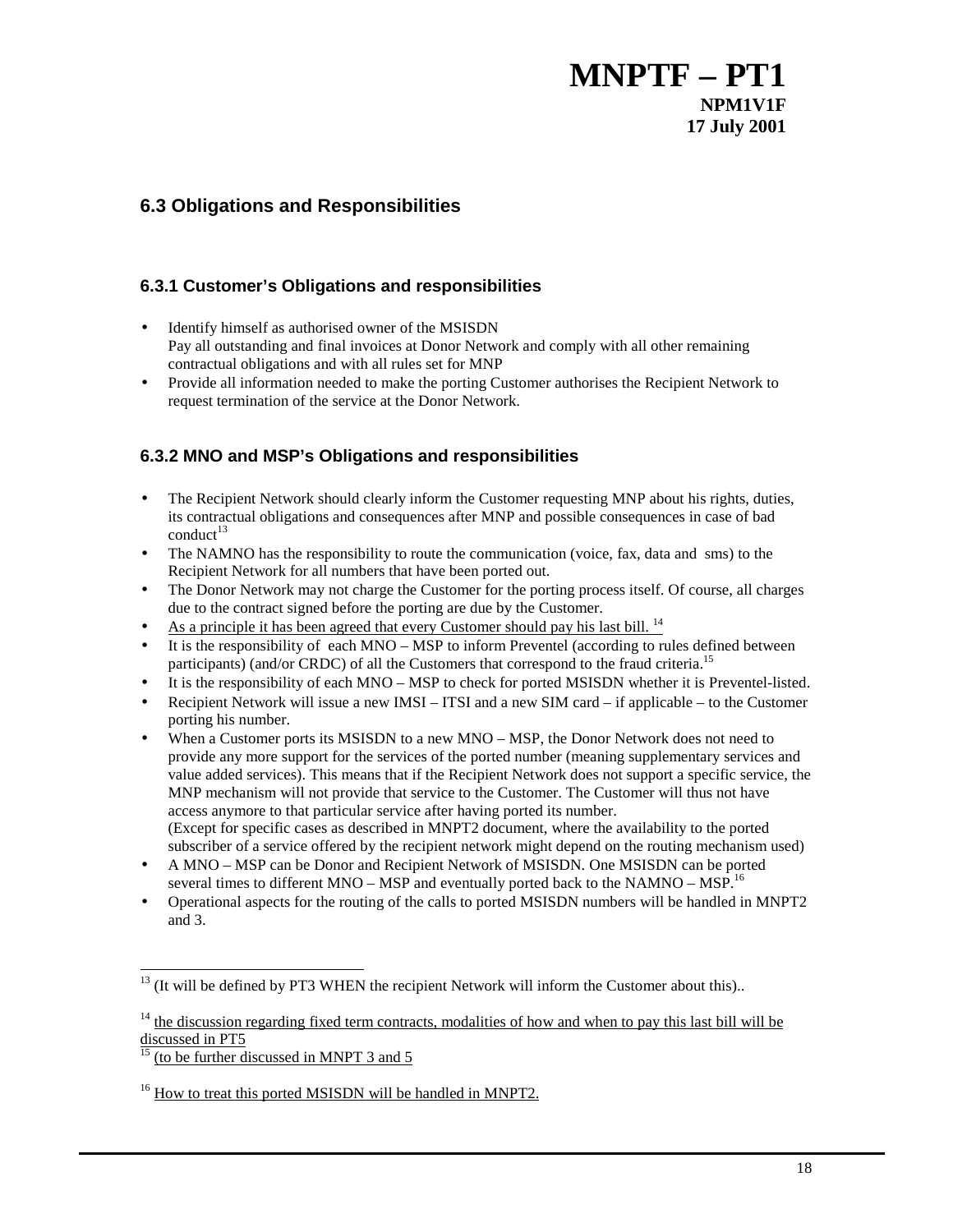- The MNO MSP in charge of handling calls to a ported MSISDN number is responsible to minimise the difference in quality of service between ported and non-ported MSISDN.
- The Recipient Network must return the MSISDN to the NAMNO within maximum 31 (days following to its permanent de-activation. During this period, it is the responsibility of the Recipient Network to play the regular announcement for non-attributed numbers.
- Processes should be defined in order to avoid as much as possible slamming. In case of slamming, adequate processes should be defined in order to resolve the problem<sup>17</sup>.
- Recipient Network must provide info to the Donor Network in order to identify the Customer who requested MNP for a specific MSISDN on simple request of the Donor Network.

 $\bullet$  <sup>17</sup> (to be further discussed within MNPT 3 and 5).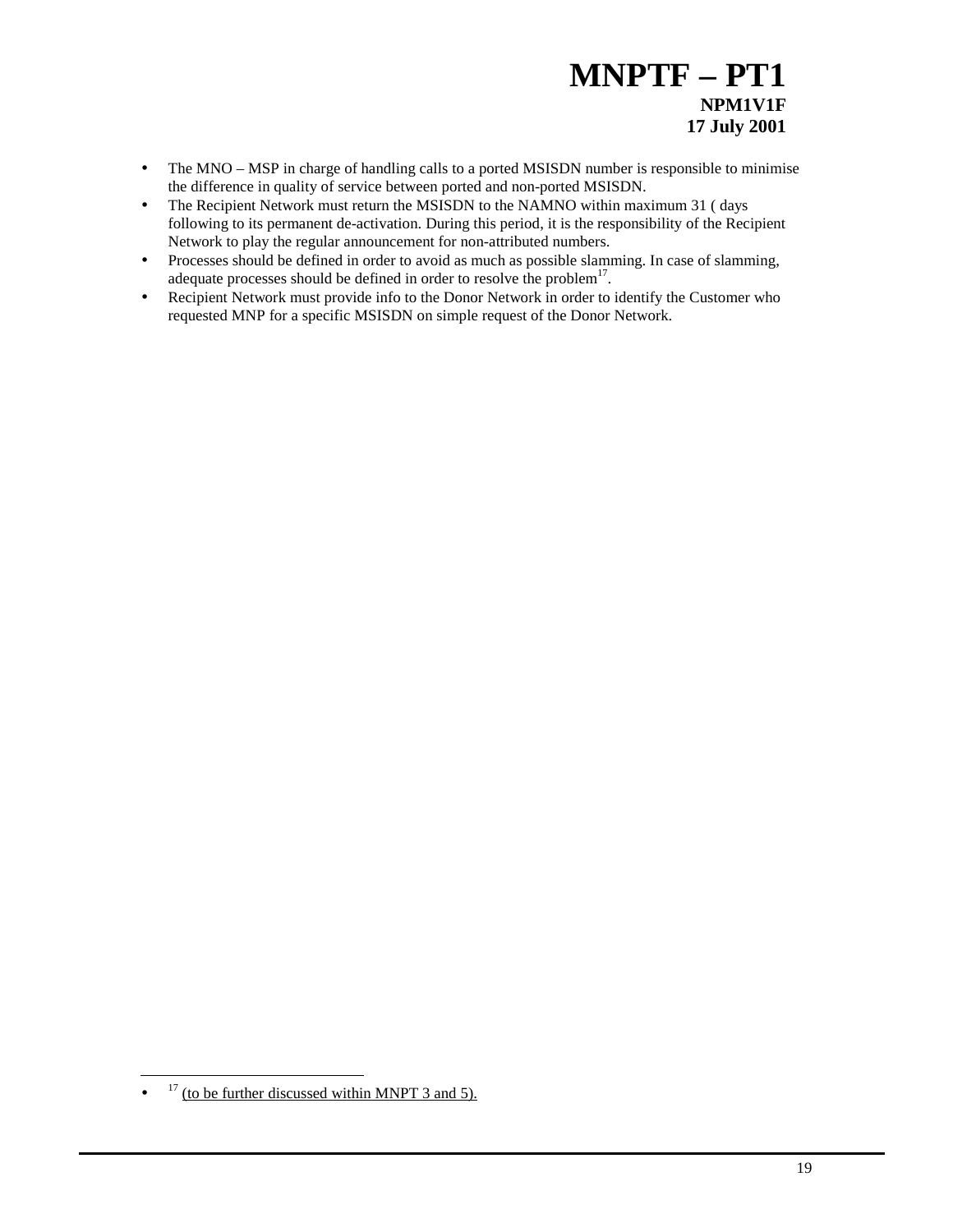## **6.4 Expectations and Needs**

## **6.4.1 Customer's expectations and needs**

- Clear and transparent procedure independent of the MNO/MSP
- If possible through all existing distribution channels
- Avoid risk of slamming as much as possible
- Offer possibility to request porting of a group of MSISDN numbers (e.g. company)
- The calling party may be informed that the called party has ported his number. (today, the network of the customer is not a private information and is in advantage of the customer. This does not need to change) $^{18}$ .
- MNP should not affect the call dialling procedure.
- When CLIP is required, it shall be the ported MSISDN.
- The mechanisms by which MNP is provided should have a minimal impact on the call performance compared to that offered to non-ported numbers. This includes both post dial delay and transmission.
- Customers will get access to services determined by the recipient MNO MSP to whom they are connected, minimising the difference in service offer to ported and non-ported numbers within the Recipient Network.
- Customers expect to have limited interruption of their service and if possible a continuous service.
- During porting process, the process for and the moment of changing SIM card if applicable must be as easy as possible for the Customer.

## **6.4.1 MNO – MSP's expectations and needs**

- Clear and transparent procedure between operators.
- Collection bad debt linked to MNP slamming rules procedures should be respected by Recipient Network.
- Identification of the Customer.
- For porting processes, an efficient and effective way to exchange porting information needs to be found with respect to existing privacy legislation.
- Cost effectiveness for implementation of MNP.
- Time to implement MNP correctly.

<sup>&</sup>lt;sup>18</sup> (Privacy aspects to be verified in PT5)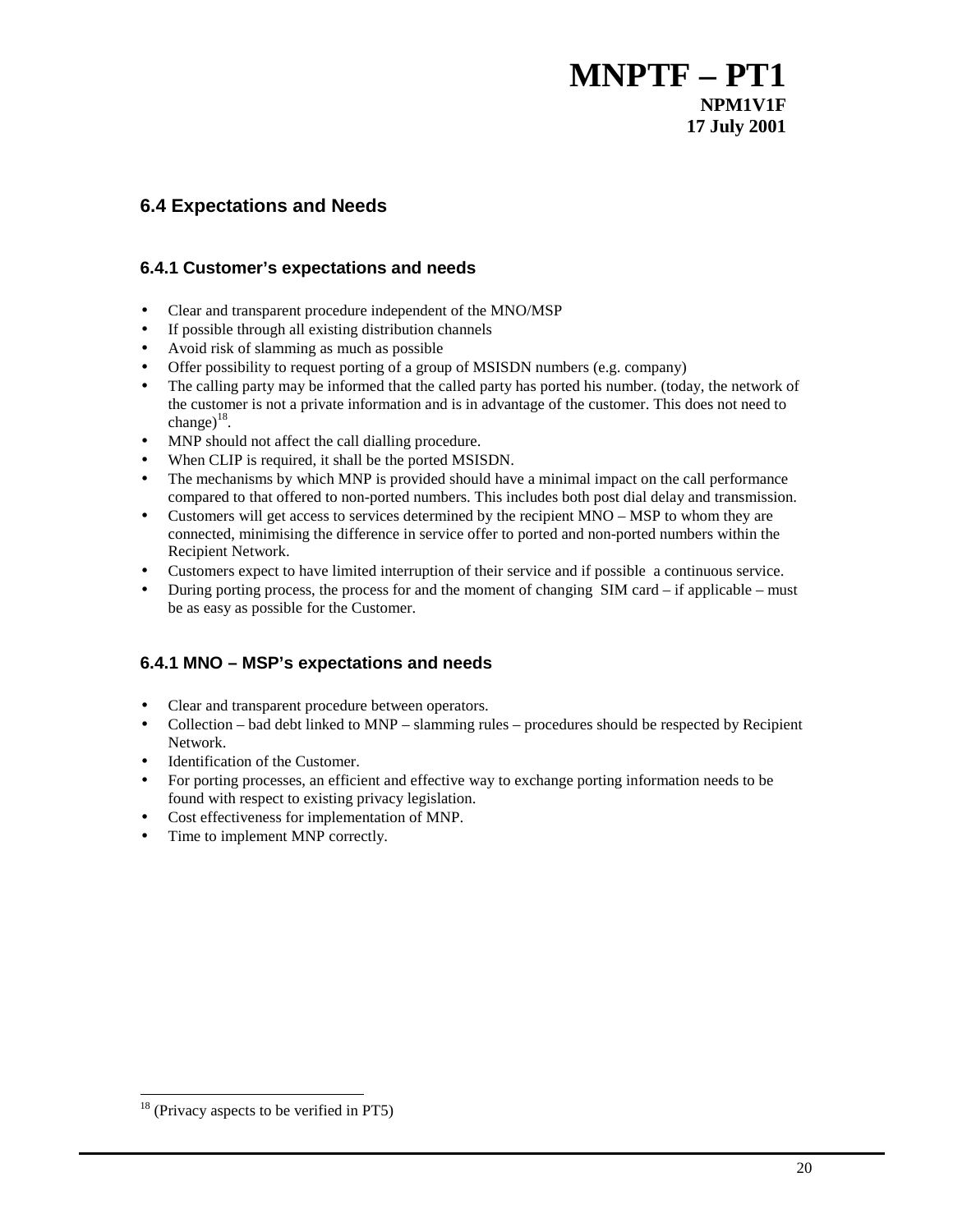## **6.5 Subsequent Porting**

Once a number has been ported to one MNO – MSP, the Customer may wish to switch again to another MNO – MSP, still retaining the original number. Provided the Customer is not returning to the NAMNO – MSP from whom he first obtained the number (in which case we talk about porting back), these subsequent changes of MNO – MSP are known as "subsequent porting". So far as the Recipient Network is concerned, it makes no difference whether the portability it is providing is an initial or a subsequent porting.

Dealer driven porting is not allowed. It implies that dealers working for the MNO's are not allowed to urge potential customers to change MNO/MSP using MNP in order to benefit from the acquisition commissions offered by the MNO/MSP. The MNO/MSPs will install a gentlement agreement to avoid this kind of practice.

## **6.6 Number Management**

In this section, the responsibilities related to the service provision and number management are described.

### NAMNO

The NAMNO must not reallocate ported numbers to another Customer.

Donor operator

The donor operator must not reallocate ported numbers to another Customer.

### Recipient Network

The Recipient Network must inform all operators of any change associated with any ported number that may affect calls being delivered to a ported number.